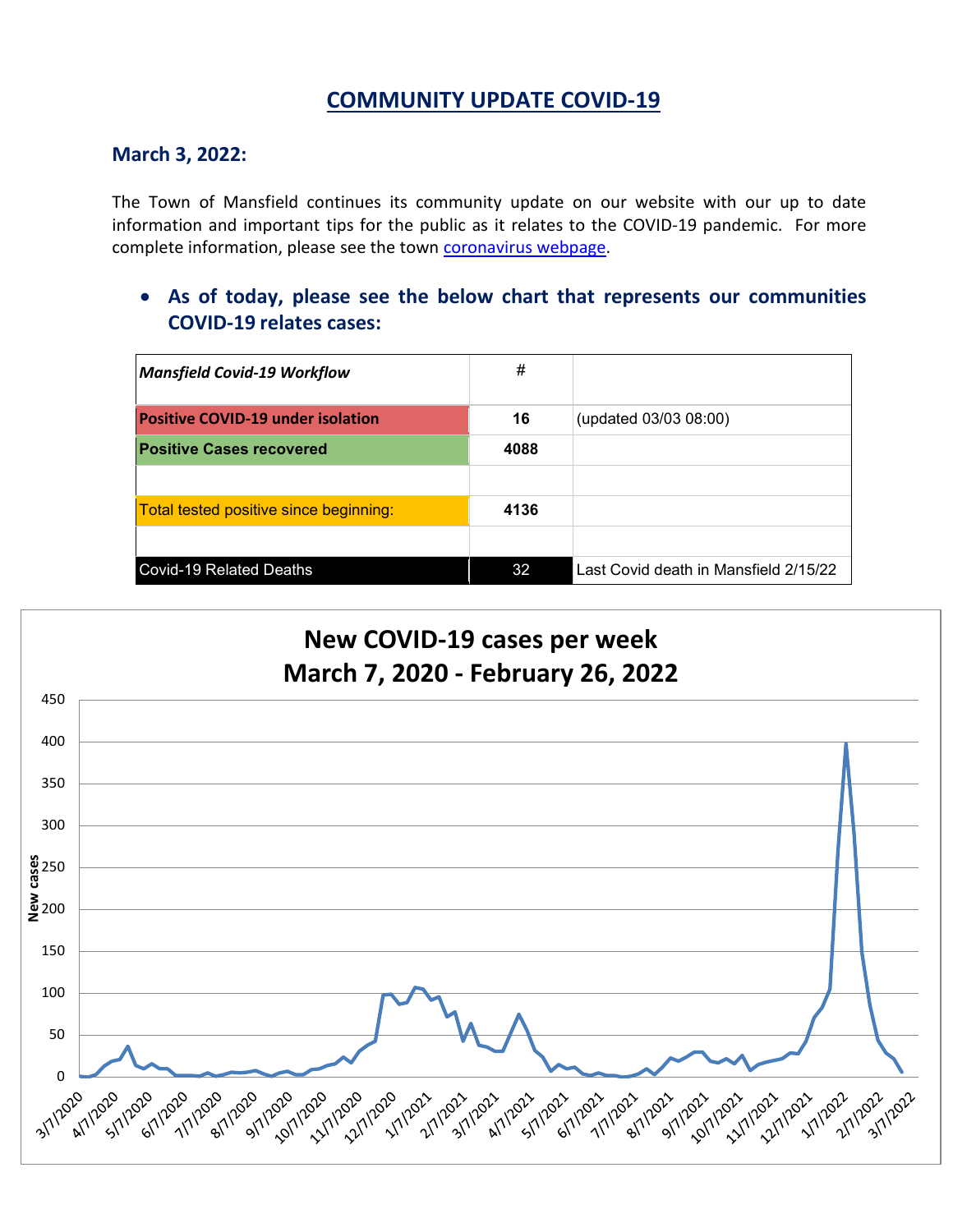

\*The Centers for Disease Control and Prevention (CDC) now recommends that [Americansstay "up to date" with COVID-](https://www.cdc.gov/coronavirus/2019-ncov/vaccines/stay-up-to-date.html)[19 vaccines,](https://www.cdc.gov/coronavirus/2019-ncov/vaccines/stay-up-to-date.html) rather than be "fully vaccinated." Up to date means a person has received all recommended COVID-19 vaccines, including any booster dose(s) when eligible. Fully vaccinated means a person has received their primary series of COVID-19 vaccines.

You're up to date on your COVID-19 vaccinations when you've received all your recommended COVID-19 vaccines, including a booster when you are eligible.

Check to see what's recommended for you: [https://bit.ly/3u3wsHF.](https://bit.ly/3u3wsHF?fbclid=IwAR2iBnzZaY5j_SU7FyifQlCBum_deVYckEXtmaw30AOFwS60RW-QtiGQ_ok)

# What does it mean to be...

cdc.gov/coronavirus

# **UP TO DATE?**

You have received all the recommended COVID-19 vaccines including a booster dose when eligible.

# **FULLY VACCINATED?**

It has been 2 weeks after you have received all the initial doses (primary series) of a COVID-19 vaccine.

CDC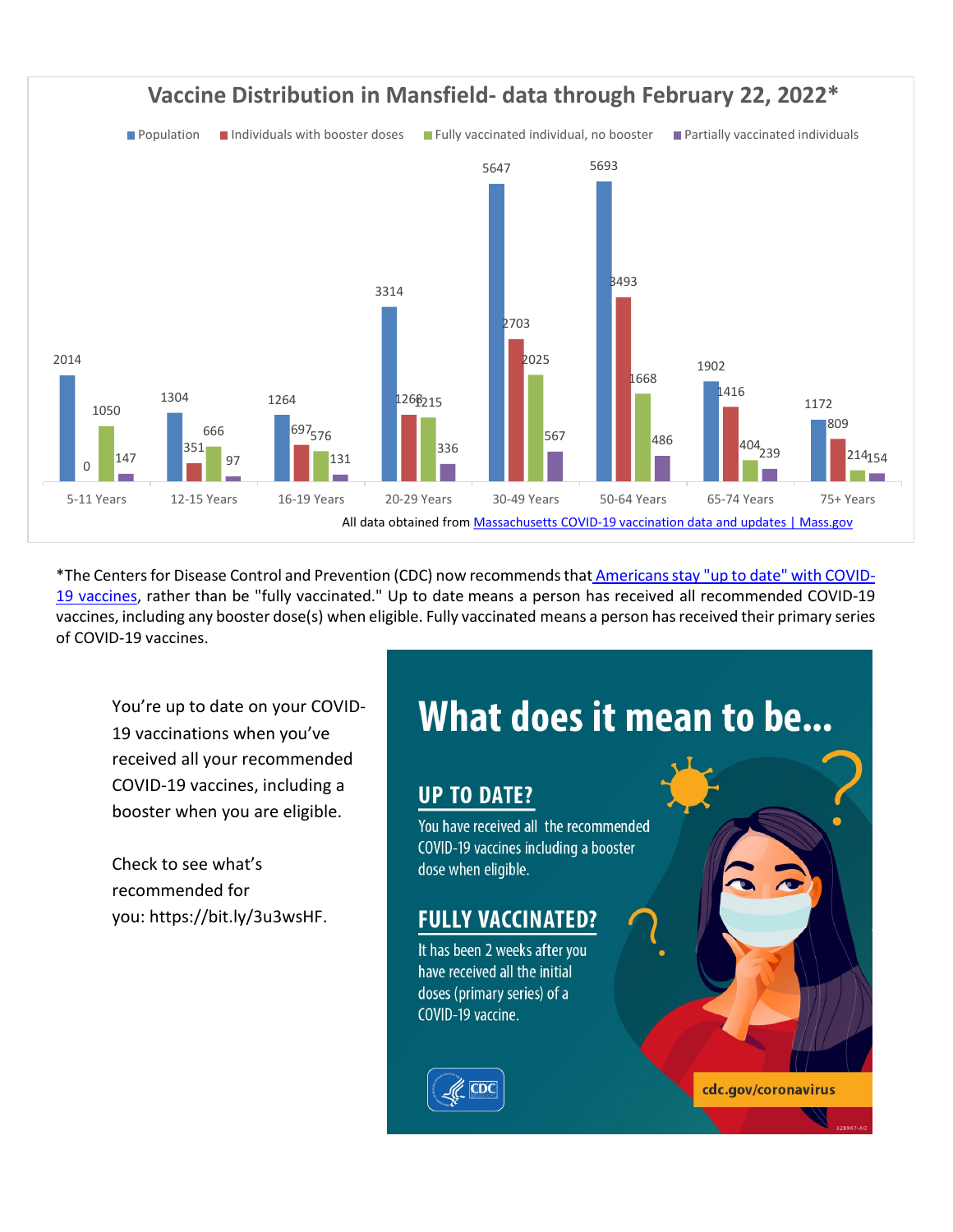# • [Bristol County COVID-19 Community Level is identified as LOW](https://www.cdc.gov/coronavirus/2019-ncov/your-health/covid-by-county.html?ACSTrackingID=USCDC_2145-DM76655&ACSTrackingLabel=02.25.2022%20-%20COVID-19%20Data%20Tracker%20Weekly%20Review&deliveryName=USCDC_2145-DM76655)

[COVID-19 Community Levels](https://www.cdc.gov/coronavirus/2019-ncov/science/community-levels.html) are a new tool to help communities decide what prevention steps to take based on the latest data. Levels can be low, medium, or high and are determined by looking at

hospital beds being used, hospital admissions, and the total number of new COVID-19 cases in an area. Take precautions to protect yourself and others from COVID-19 based on the COVID-19 Community Level in your area.

In **Bristol County,** community level is **Low**.

- Stay [up to date](https://www.cdc.gov/coronavirus/2019-ncov/vaccines/stay-up-to-date.html) with COVID-19 vaccines
- [Get tested](https://www.cdc.gov/coronavirus/2019-ncov/testing/diagnostic-testing.html) if you have symptoms

People may choose to mask at any time. People with symptoms, a positive test, or exposure to someone with COVID-19 should wear a mask. If you are immunocompromised, learn more about [how to protect yourself.](https://www.cdc.gov/coronavirus/2019-ncov/science/community-levels.html#anchor_47145)

# **WHAT'S A COVID-19 COMMUNITY LEVEL?**

- . It's a new tool to help communities decide what prevention measures to take based on the latest data
- Every community in the United States is classified as:



#### **What Prevention Steps Should You Take Based on Your COVID-19 Community Level?**

| <b>Community Burden Levels</b>                                                                       |                                 |                               |  |  |
|------------------------------------------------------------------------------------------------------|---------------------------------|-------------------------------|--|--|
| Low                                                                                                  | <b>Medium</b>                   | <b>High</b>                   |  |  |
| • Stay up to date with COVID-                                                                        | • If you are at high risk for   | • Wear a mask indoors in      |  |  |
| 19 vaccines                                                                                          | severe illness, talk to your    | public                        |  |  |
| • Get tested if you have                                                                             | healthcare provider about       | • Stay up to date with COVID- |  |  |
| symptoms                                                                                             | whether you need to wear a      | 19 vaccines                   |  |  |
|                                                                                                      | mask and take other             | • Get tested if you have      |  |  |
|                                                                                                      | precautions                     | symptoms                      |  |  |
|                                                                                                      | • Stay up to date with COVID-19 | • Additional precautions may  |  |  |
|                                                                                                      | vaccines                        | be needed for people at high  |  |  |
|                                                                                                      | • Get tested if you have        | risk for severe illness       |  |  |
|                                                                                                      | symptoms                        |                               |  |  |
| People may choose to mask at any time. People with symptoms, a positive test, or exposure to someone |                                 |                               |  |  |
| with COVID-19 should wear a mask.                                                                    |                                 |                               |  |  |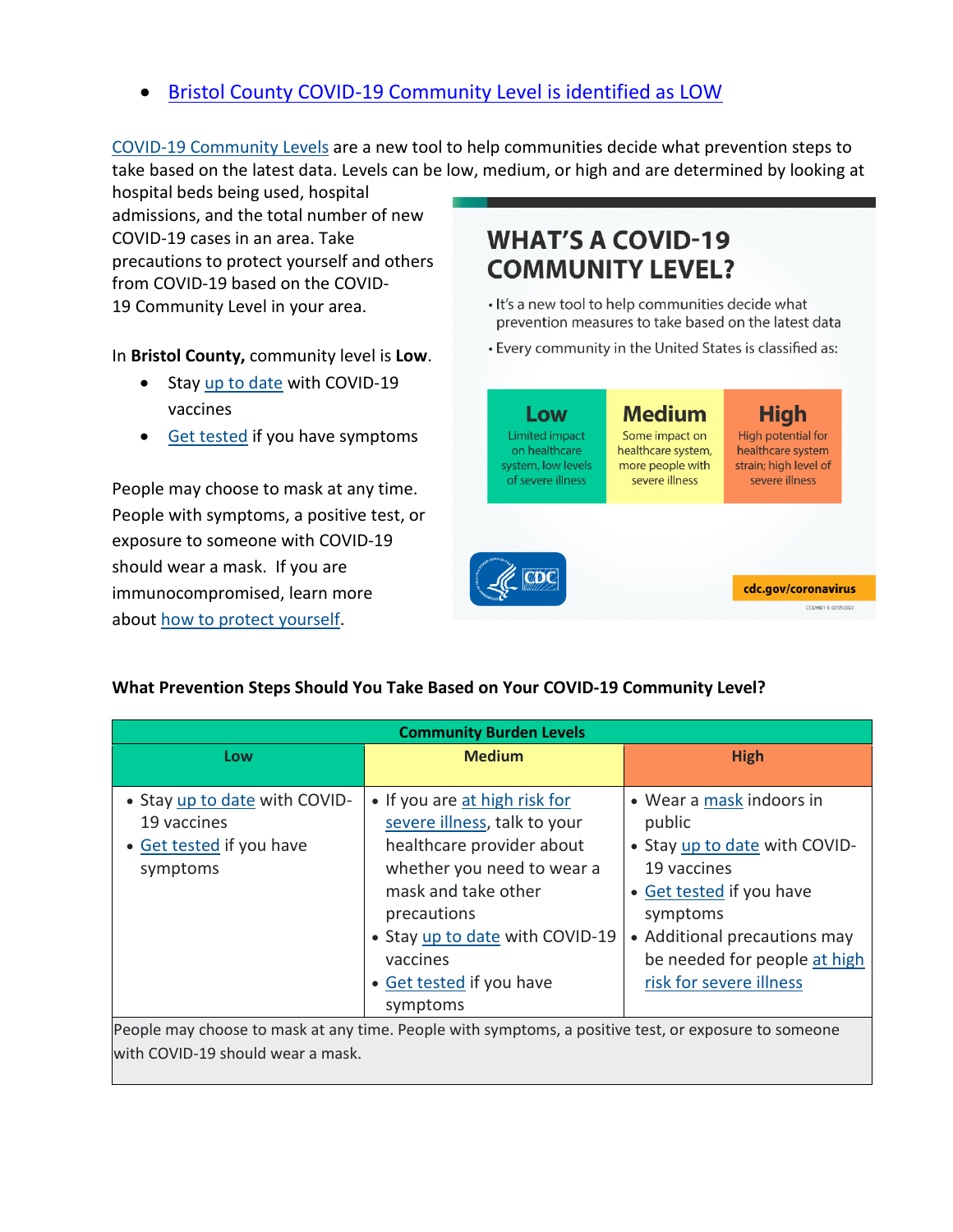COVID-19 Community Level designations throughout Massachusetts as of February 24th:

| County           | <b>COVID-19 Community Level</b> | County         | <b>COVID-19 Community Level</b> |
|------------------|---------------------------------|----------------|---------------------------------|
| Barnstable       | Low                             | Hampshire      | Medium                          |
| <b>Berkshire</b> | <b>Medium</b>                   | Middlesex      | Low                             |
| <b>Bristol</b>   | Low                             | Nantucket      | <b>Medium</b>                   |
| <b>Dukes</b>     | Low                             | <b>Norfolk</b> | Low                             |
| <b>Essex</b>     | Low                             | Plymouth       | Low                             |
| Franklin         | Medium                          | Suffolk        | Medium                          |
| Hampden          | Low                             | Worcester      | Medium                          |

| County    | <b>COVID-19 Community Level</b> |
|-----------|---------------------------------|
| Hampshire | Medium                          |
| Middlesex | Low                             |
| Nantucket | Medium                          |
| Norfolk   | Low                             |
| Plymouth  | Low                             |
| Suffolk   | Medium                          |
| Worcester | Medium                          |

# • [Get Vaccinated Against COVID-19](https://www.mass.gov/covid-19-vaccine) for individuals age 5+

#### **Important Links for Vaccination:**

- MA COVID-19 Vaccine Information: [www.mass.gov/info-details/massachusetts-covid-19](http://www.mass.gov/info-details/massachusetts-covid-19-vaccine-information) [vaccine-information](http://www.mass.gov/info-details/massachusetts-covid-19-vaccine-information)
- Find a Vaccine Location, including boosters: [www.vaxfinder.mass.gov](http://www.vaxfinder.mass.gov/)
- COVID-19 Vaccine frequently asked questions: [www.mass.gov/info-details/covid-19-vaccine](http://www.mass.gov/info-details/covid-19-vaccine-frequently-asked-questions)[frequently-asked-questions](http://www.mass.gov/info-details/covid-19-vaccine-frequently-asked-questions)
- COVID-19 vaccine booster shots, ages 12+: [www.cdc.gov/coronavirus/2019](http://www.cdc.gov/coronavirus/2019-ncov/vaccines/booster-shot.html) [ncov/vaccines/booster-shot.html](http://www.cdc.gov/coronavirus/2019-ncov/vaccines/booster-shot.html)
- COVID-19 booster frequently asked questions: [www.mass.gov/info-details/covid-19-booster](http://www.mass.gov/info-details/covid-19-booster-frequently-asked-questions)[frequently-asked-questions](http://www.mass.gov/info-details/covid-19-booster-frequently-asked-questions)
- Generate a COVID-19 digital vaccine card: [www.mass.gov/massachusetts-vaccination-records](http://www.mass.gov/massachusetts-vaccination-records)
- Request a copy of your vaccine record: [www.mass.gov/info-details/requesting-a-copy-of](http://www.mass.gov/info-details/requesting-a-copy-of-your-covid-19-vaccination-record)[your-covid-19-vaccination-record](http://www.mass.gov/info-details/requesting-a-copy-of-your-covid-19-vaccination-record)

# • [Isolation and Quarantine Guidance for the General Public](https://www.mass.gov/info-details/isolation-and-quarantine-guidance-for-the-general-public)

## **Important Links for Isolation and Quarantine:**

- Mansfield COVID information: [www.mansfieldma.com/601/Covid-Information](http://www.mansfieldma.com/601/Covid-Information)
- COVID-19 Isolation and Quarantine Guidance for the General Public: [www.mass.gov/info](http://www.mass.gov/info-details/covid-19-isolation-and-quarantine-guidance-for-the-general-public)[details/covid-19-isolation-and-quarantine-guidance-for-the-general-public](http://www.mass.gov/info-details/covid-19-isolation-and-quarantine-guidance-for-the-general-public)
- How To Talk To Your Close Contacts: [www.cdc.gov/coronavirus/2019-ncov/daily-life](http://www.cdc.gov/coronavirus/2019-ncov/daily-life-coping/tell-your-contacts.html)[coping/tell-your-contacts.html](http://www.cdc.gov/coronavirus/2019-ncov/daily-life-coping/tell-your-contacts.html)
- Enable MassNotify on your smartphone: [www.mass.gov/info-details/enable-massnotify-on](http://www.mass.gov/info-details/enable-massnotify-on-your-smartphone)[your-smartphone](http://www.mass.gov/info-details/enable-massnotify-on-your-smartphone)
- [Mansfield Public School COVID information and dashboard](https://sites.google.com/mansfieldschools.com/covid-19/home)

For information about the schools and COVID, please see their School Health and COVID Information webpage: [https://sites.google.com/mansfieldschools.com/covid-19/home](https://sites.google.com/mansfieldschools.com/covid-19/home?fbclid=IwAR0iOibHdYbSAS4vahT7jRMaAEotiNjuySDUya0cF2mhkiXEC0YKi_yklXU)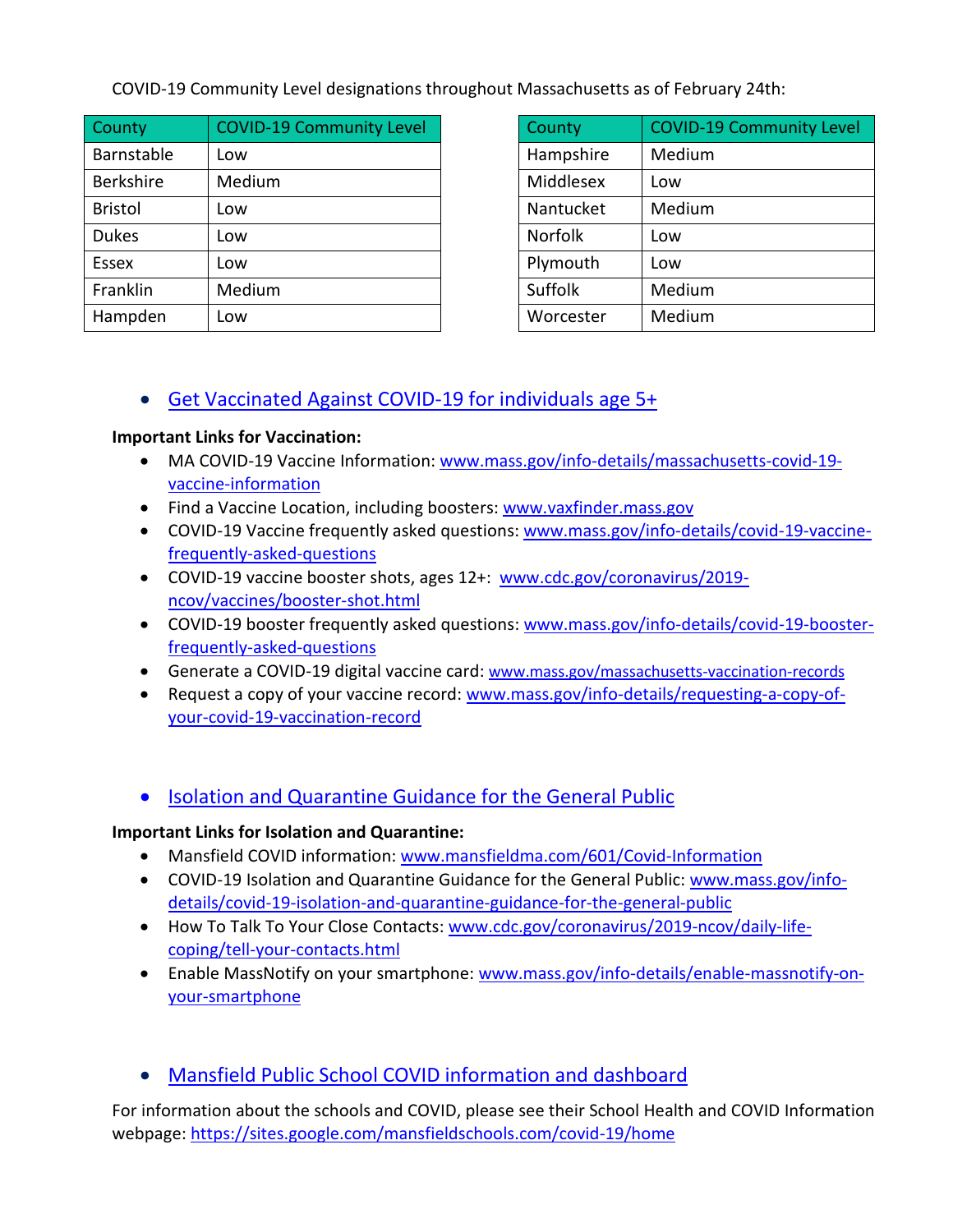• [Public Health Advisory regarding COVID-19 Testing](https://www.mass.gov/advisory/public-health-advisory-regarding-covid-19-testing)

The Massachusetts Department of Public Health advises all residents to seek COVID-19 tests when exhibiting [COVID symptoms,](https://www.mass.gov/info-details/about-covid-19#symptoms-) or five days following a known close contact with someone diagnosed with COVID pursuant to MA DPH quarantine and isolation protocols, updated in accordance with the new CDC guidance.

## **Important Links for Testing:**

- CDC's online COVID-19 Viral Testing Tool: [https://bit.ly/covid-testing-tool](https://bit.ly/covid-testing-tool?fbclid=IwAR2ddn7qeVY_b_v0O-rkK3en8x-EPMGTVlQDDSNZxwhZrjtH_hTNHEzYKP8)
- MA DPH COVID-19 Testing information:<https://www.mass.gov/covid-19-testing>
- Find a COVID-19 Test:<https://www.mass.gov/info-details/find-a-covid-19-test>
- Using a COVID-19 Self-Test:<https://www.mass.gov/info-details/using-a-covid-19-self-test>
- CDC COVID-19 Testing:<https://www.cdc.gov/coronavirus/2019-ncov/testing/index.html>
- Order free At-Home COVID-19 Tests:<https://special.usps.com/testkits>
- [COVID-19 Mask Requirements](https://www.mass.gov/info-details/covid-19-mask-requirements)

## [Mask Advisory for Vaccinated and Unvaccinated Residents](https://www.mass.gov/info-details/covid-19-mask-requirements#mask-advisory-for-vaccinated-and-unvaccinated-residents-)

**Effective March 1, 2022**: The CDC updated its guidance on mask wearing and announced that it is no longer requiring that masks be worn on school buses or vans for K-12 and child care programs and public outdoors at transportation settings.

Download: [Updated Advisory Regarding Face Coverings PDF|](https://www.mass.gov/doc/advisory-regarding-face-coverings-updated-3122-0/download) [DOC](https://www.mass.gov/doc/advisory-regarding-face-coverings-updated-3122/download)

**Effective February 15, 2022:** A fully vaccinated individual should wear a mask indoors if you have a weakened immune system, or if you are at increased risk for severe disease because of your age or an underlying medical condition, or if someone in your household has a weakened immune system, is at increased risk for severe disease or is unvaccinated. Individuals who are not fully vaccinated should continue to wear a mask indoors.

Download: Updated [Advisory Regarding Masks and Face Coverings PDF](https://www.mass.gov/doc/updated-advisory-regarding-masks-and-face-coverings-0/download) | [Doc](https://www.mass.gov/doc/updated-advisory-regarding-masks-and-face-coverings-accessible/download)

## [Mask Requirements in Certain Locations](https://www.mass.gov/info-details/covid-19-mask-requirements#mask-requirements-in-certain-locations-)

Effective May 29, 2021, masks continue to be required for both vaccinated and unvaccinated individuals at all times in the following locations: On Public and Private Transportation; Healthcare facilities; Congregate care facilities; Emergency shelter programs; Houses of Correction, Department of Correction prisons, jails, and other correctional facilities; Health Care and Day Services and Programs operated, licensed, certified, regulated, or funded by the Commonwealth including the Executive Office of Health and Human Services or one of its agencies; and Home health care workers.

## **Important Links for Masks and Respirators:**

- COVID-19 Mask Information: [www.mass.gov/info-details/covid-19-mask-information](http://www.mass.gov/info-details/covid-19-mask-information)
- Types of Masks and Respirators[: www.cdc.gov/coronavirus/2019-ncov/prevent-getting](http://www.cdc.gov/coronavirus/2019-ncov/prevent-getting-sick/types-of-masks.html)[sick/types-of-masks.html](http://www.cdc.gov/coronavirus/2019-ncov/prevent-getting-sick/types-of-masks.html)